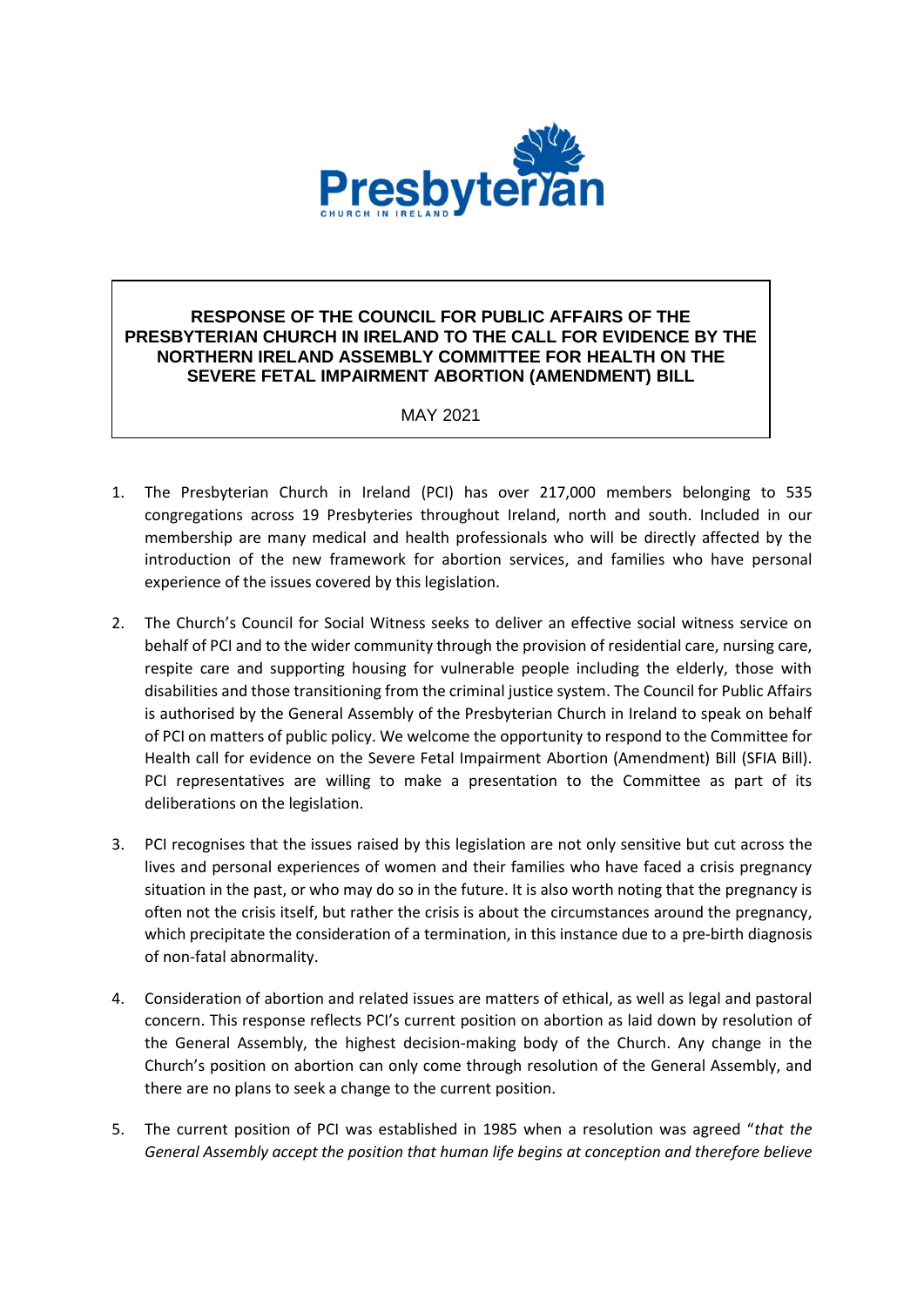*that from that moment the human embryo should be treated in a manner in accordance with full human dignity*."

The General Assembly revisited the issue in 2016 when a report was received that stated the following in relation to:

a. necessary intervention to preserve the life of the woman and where there is a real and serious adverse effect on her physical or mental health, which is either long term or permanent:

*"… It is only extremely rarely a case of either mother or baby dying. It is a case of either mother and baby dying or the baby alone dying. In that situation, direct action with the intention or foreseen effect of taking the life of the unborn baby is justified.*

b. fatal fetal abnormality:

"*… in refusing to take the life even of the child doomed shortly to die, simply on the grounds of its serious or fatal malformation, we pay proper homage to our cohumanity, honour its Creator and respect the sadly malformed creation… whatever the rights of the mother, they reach their limit when it comes to taking the life of the child."*

c. pregnancy as a result of sexual crime:

"…*since we are dealing with innocent human life, there is no suggestion here of the propriety of taking life beyond the stage of implantation on the grounds that a sexual crime has been committed."*

- 6. This is not simply a theological or academic exercise for the church as many of our ministers, and others in congregations, have journeyed alongside women and families who have experienced a pregnancy crisis and been presented with difficult decisions. That continues as they support those who care for loved ones born with a disability. As a denomination we are actively considering how we can better support women and their families who face these challenges.
- 7. The purpose of the SFIA Bill is to amend the Abortion (Northern Ireland) (No. 2) Regulations to remove the ground for an abortion in cases of non-fatal disabilities. In its response to the Northern Ireland Office consultation on a new abortion framework for Northern Ireland in December 2019 PCI made a number of points which remain relevant to this call for evidence.
	- a. The NIO proposals took a maximalist approach to the implementation of what was required by the recommendations of the CEDAW Report, which had been transposed into law through the NI (Executive Formation etc.) Act 2019. Abortion services in NI should be delivered within a legislative framework where provision is safe, legal and most importantly rare. The SFIA Bill will help to ensure that abortion provision is rare by protecting the lives of unborn children diagnosed with a non-fatal disability.
	- b. We noted that the CEDAW report recommended legalising abortion in cases of "severe fetal impairment, including fatal fetal abnormality without perpetuating stereotypes towards persons with disabilities." It was our view that the NIO proposals subsequently made into legislation allowed for a subjective judgement to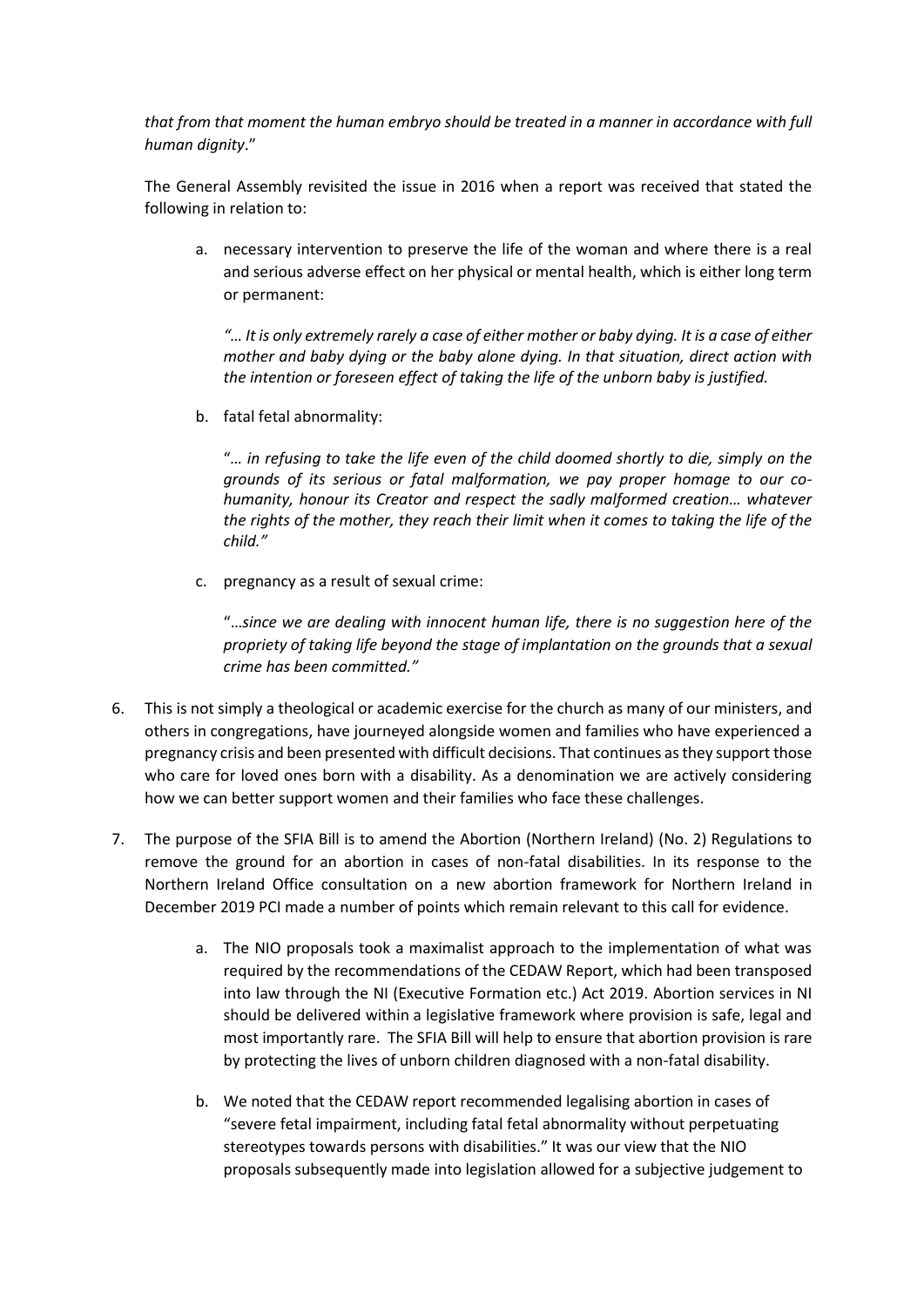be made on the quality of life of a baby with a severe impairment, and did perpetuate stereotypes towards persons with disabilities.

c. We noted the Concluding Observations on the Initial report of the United Kingdom of Great Britain and Northern Ireland of the United Nations Committee on the Rights of Persons with Disabilities (UNCRPD) from October 2017 which included the following<sup>1</sup>:

> "The Committee is concerned about perceptions in society that stigmatize persons with disabilities as living a life of less value than that of others and about the termination of pregnancy at any stage on the basis of fetal impairment.

> The Committee recommends that the State party amend its abortion law accordingly. Women's rights to reproductive and sexual autonomy should be respected without legalizing selective abortion on the ground of fetal deficiency."

- d. Unlike CEDAW, the UNCRPD is a binding treaty within EU, and therefore UK, law. We therefore questioned why the CEDAW report has been allowed to be given legal standing over and above that of the UNCRPD.
- e. We expressed concern about the potential for a range of minor conditions to fall under this definition, noting that there was no indication of what might be included under the auspices of 'severe fetal impairment'. We were also concerned about the potential for significant negative societal and cultural change in attitude towards people with disabilities. In this regard we were surprised to note that the Equality Screening Document assessed that the new framework would have a 'minor' impact on equality of opportunity based on disability. It was our view that these proposals had the potential to have a profoundly negative impact on perceptions of disability, and in turn on equality of opportunity for people of all ages who are disabled.
- f. We highlighted the importance for parents, and other family members where appropriate, to be given all the available options with regard to fatal and severe abnormality, allowing them to make informed choices, which would include continuing with the pregnancy.
- 8. Almost 80% of the 21,000 responses to the NIO consultation were against the proposed changes. PCI also notes the report of the 2016 Working Group on Fatal Fetal Abnormality which agreed with, and supported, the arguments that "it is wrong that because a child is severely, or likely to be severely disabled and only have a very short life, it can be aborted. That is saying that a child likely to be severely disabled has fewer rights"<sup>2</sup>. Additionally, the NI Assembly debate of 2 June 2020 found majority support amongst MLAs for rejecting the inclusion of abortion on the ground of non-fatal disability.

1

<sup>&</sup>lt;sup>1</sup> [Committee on the Rights of Persons with Disabilities: Concluding Observations UK \(2017\)](https://tbinternet.ohchr.org/_layouts/15/treatybodyexternal/Download.aspx?symbolno=CRPD/C/GBR/CO/1&Lang=En) [pars. 12 & 13]

<sup>&</sup>lt;sup>2</sup> Microsoft Word - [report-fatal-fetal-abnormality-April-2018 \(health-ni.gov.uk\)](https://www.health-ni.gov.uk/sites/default/files/publications/health/report-fatal-fetal-abnormality-April-2018.pdf)